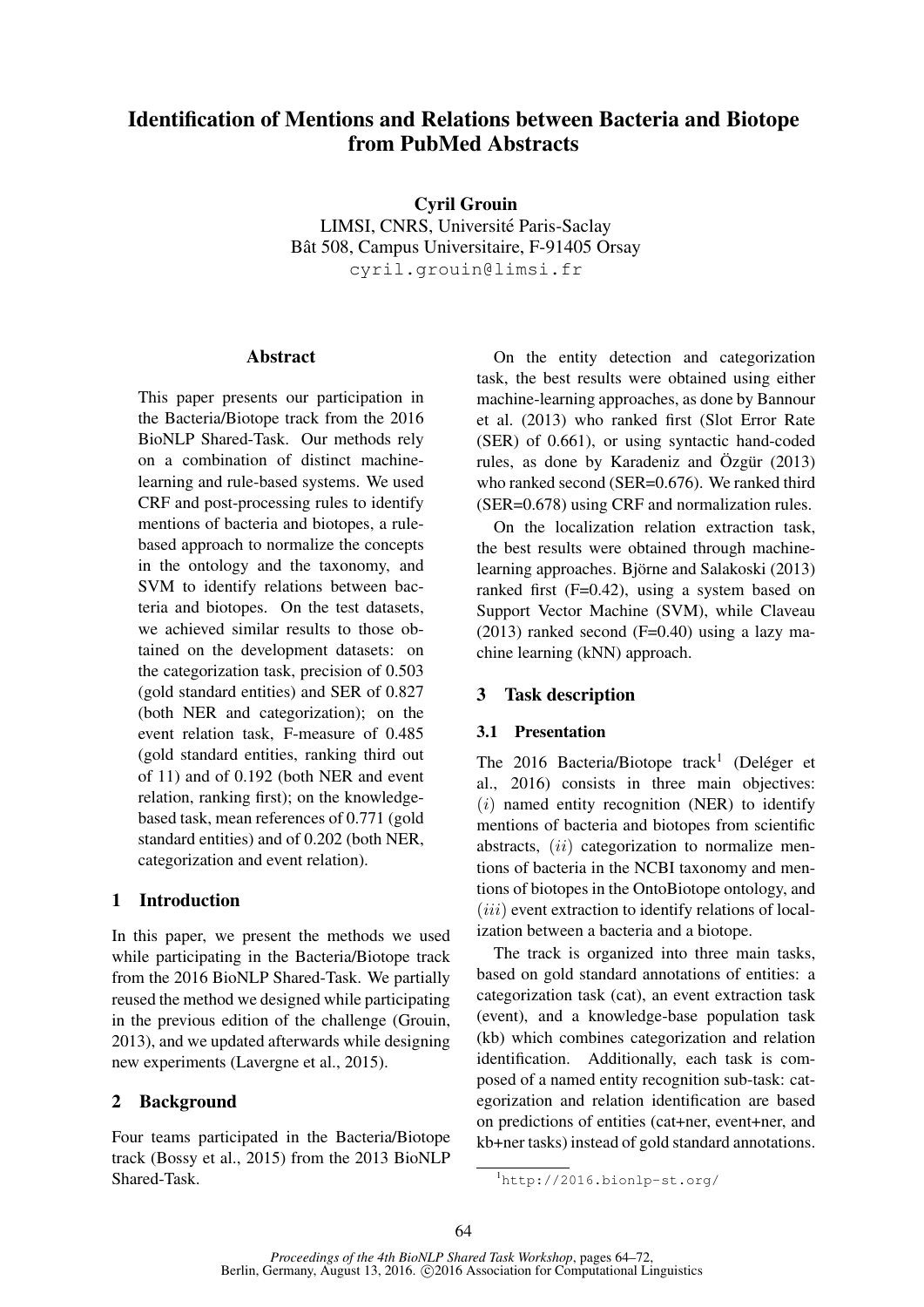#### 3.2 Material

### 3.2.1 Corpus

The corpus is composed of 215 scientific texts (title and abstract) focusing on bacteria, extracted from the Medline database. This corpus is split into three datasets: training (71 texts), development (36 texts), and test (108 texts).<sup>2</sup> We used the train dataset to develop our systems and to tune our models while results produced by those systems were evaluated on the dev dataset. The test datasets were used for the official evaluation.

### 3.2.2 Annotations

Bossy et al. (2016) defined three kinds of entities (bacteria, habitat, geographical) and one type of  $[\text{Term}]$ relation (lives in) between a bacteria and a biotope.

**Entities** Annotations of entities imply three kinds of annotations:  $(i)$  single entities,  $(ii)$  embedded entities, in case of different meanings, and  $(iii)$  discontinuous entities, to deal with coordination. Figure 1 highlights discontinuous annotations (*throat cultures*) and embedded annotations (*throat* within *throat cultures*, and *nasopharyngeal* id: OBT:0022 within *nasopharyngeal cultures*).



Figure 1: Discontinuous and embedded annotations of entities

Specific annotation rules apply for classifiers and unit  $(UK)$  and  $U(K)$ *teria, cohort, in vivo, microbe, suspension*) which must not be annotated, except for specified strain

provide the 1D for each member to be normalized, although a among Campylobacter isolates from UK ret. based on the NCBI taxonomy<sup>3</sup> (Federhen, 2002)  $\overline{\text{Cov}}$  (recently, 2010) children who had  $\overline{\text{Cov}}$ provide the ID for each mention to be normalized,  $\mu$  increases of bacteria and the OhtoDiotope on-<br>tology<sup>4</sup> (Nédellec, 2016) for mentions of habitat. Categorization The categorization focuses on two types of entity (bacteria, habitat). Annotations for mentions of bacteria and the OntoBiotope on-

Mentions of bacteria are normalized into only one category while mentions of habitat can be normalized into several categories. The categorization into one or several categories for habitat mentions is dependent on the structure of the ontology, whether an "is a" relation between category candidates exists in the ontology or not (see figure 2). As an example, the mention *chicks* is normalized into three categories ("laboratory animal—000323", "infant–002177", "chicken–002229") while all mentions of *mice* are normalized into one category ("laboratory mice— 002153") since this category is related with the category "laboratory animal—000323".

```
T_{\text{min}} T_{\text{max}} T_{\text{max}} T_{\text{max}} T_{\text{max}} T_{\text{max}} T_{\text{max}} T_{\text{max}} is T_{\text{max}} organism is T_{\text{max}} the respirator in the T_{\text{max}} and T_{\text{max}} and its T_{\text{max}} and T_{\text{max}} and T_{\text{max}} and T_{\text{max}} 
                                                                                                                                         [Term]
                                                                                                                                         id: OBT:000323
                                                                                                                                         name: laboratory animal
                                                                                                                                         is_a: OBT:000218 ! animal
                                                                                                                                         [Term]
                                                                                                                                         id: OBT:002153
                                                                                                                                         name: laboratory mice
                                                                                                                                         is_a: OBT:001865 ! mouse
                                                                                                                                         is_a: OBT:000323 ! laboratory animal
                                                                                                                                         [Term]
                                                                                                                                         id: OBT:002229
                                                                                                                                         name: chicken
```
Figure 2: Extract from the OntoBiotope ontology

tions of entities (habitat, geographical). Figure 3 shows relations healthy infants are complexed as well-baby-care control than 6 month for routine values but none of  $\frac{1}{2}$  ( $\frac{1}{2}$ ,  $\frac{1}{2}$ ,  $\frac{1}{2}$ ,  $\frac{1}{2}$ ,  $\frac{1}{2}$ ,  $\frac{1}{2}$ ,  $\frac{1}{2}$ ,  $\frac{1}{2}$ ,  $\frac{1}{2}$ ,  $\frac{1}{2}$ , ply one bacteria with one or several biotopes tant entities. The longest distance is of 1868 char-<br>types, serovars). can find a few cases of relations between two disfrom a relation must be as close as possible, one (*genus, species, strain*) and generic classes (*bac*- According to the guidelines, even if arguments Relations Annotations of relations always imbetween a bacteria and two biotopes, a geographical unit (*UK*) and a habitat (*UK retail poultry*). According to the guidelines, even if arguments acters, 276 words, implying 10 sentences.



Figure 3: Example of relation annotations

### 3.2.3 Statistics

 $^{4}$ http://2016.bionlp-st.org/tasks/bb2/ number of categorizations performed in the assophylogenia gold standard annotations of bacteria and for each category of entities (bacteria, habitat, ge-<br>tasks without NEP (est synst ltb) ope\_BioNLP-ST-2016.obo ciated resource (OntoBiotope ontology or NCBI ographical) and relations (lives in), as well as the number of categorizations performed in the asso-

<sup>(</sup>NER) process (cat+ner, event+ner, kb+ner) and a second set we present in table 1 the number of annotations 54 files for all tasks implying a named entity recognition  $W_t$  $2$ The test dataset is split into two datasets: one set of biotope for tasks without NER (cat, event, kb). of 54 files giving gold standard annotations of bacteria and all tasks implying a named entity recognition<br>ess (cat+ner, event+ner, kb+ner) and a second set We present in table 1 the number of annotations

 $3$ http://www.ncbi.nlm.nih.gov/taxonomy

OntoBiotope\_BioNLP-ST-2016.obo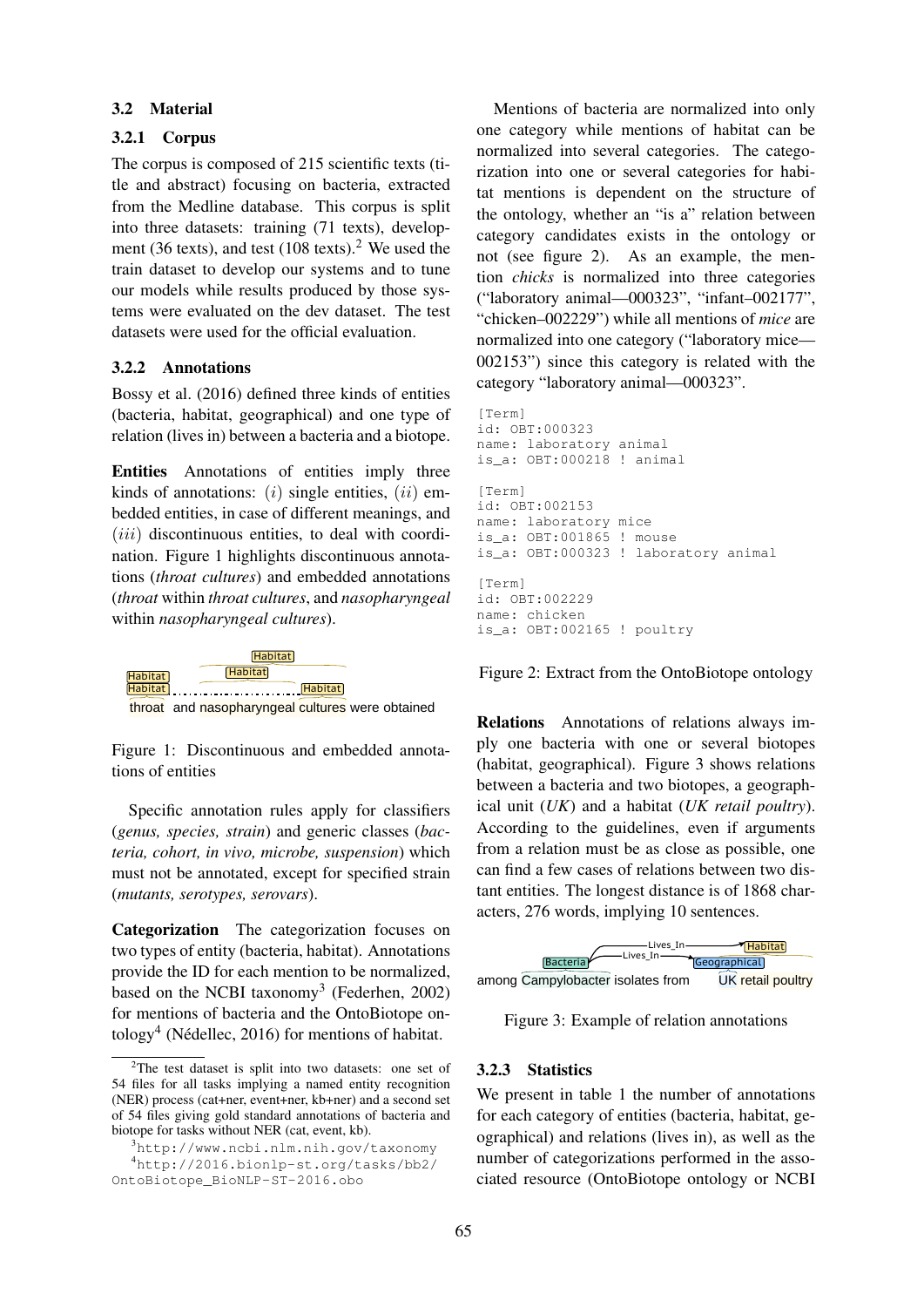taxonomy) in each dataset (train, dev, and test<sup>5</sup>). The figures presented in cells with a grey background refer to the number of predictions to be made during the challenge. While annotations of entities are found in almost all files (one file from the train dataset does not propose any annotation), relations are found in about 80% of files (i.e., 84 files out of 107 files from the train+dev datasets). The number of annotated entities per file is quite unbalanced, from 1 to 69 entities.

| Annotations          |                   | Train Dev |             | <b>Test</b> |     |
|----------------------|-------------------|-----------|-------------|-------------|-----|
|                      |                   |           |             | #1          | #2  |
| Number of files      |                   | 71        | 36          | 54          | 54  |
|                      | Bacteria          |           | 375 244     | 341         | 401 |
| Entities             | Habitat           | 747       | 454         | 720         | 621 |
|                      | Geographical      | 36        | 38          | 37          | 27  |
| Category             | <b>NCBI</b> Taxon |           | 376 245 347 |             | 401 |
|                      | OntoBiotope       |           | 825 535     | 861         | 681 |
| Relations   Lives in |                   | 327       | 223         | 340         | 314 |

Table 1: Number of annotations per category in each dataset (test #1=dataset with reference annotations of entities, #2=dataset without annotations). Grey background refers to the number of predictions to be made during the challenge

We observed that discontinuous entities:  $(i)$  mainly concern habitat entities  $(87.0\%)$ ,  $(ii)$  generally involve two entities, more rarely three entities, and that  $(iii)$  the pivot shared by discontinuous and continuous entities is generally at the end of the portion (e.g., "cultures" in *throat and nasopharyngeal cultures*). In the training and development datasets (107 files), out of 1894 annotations of entities, we only found 46 discontinuous entities (i.e., 2.4% of annotations are discontinuous entities).

## 4 Methods

Based on the three main objectives of the track and the previous observations, we considered distinct systems (cf. figure 4): named entity recognition, categorization, and relation identification. We did not use any of the provided supporting resources. Due to the low number of discontinuous entities, we decided not to process this type of annotation.

#### 4.1 Additional data

**Presentation** In order to improve the robustness of our systems, we annotated a new set of 22 files.<sup>6</sup> To produce this new set, we queried PubMed with names of bacteria we randomly selected from the train and development datasets: *Francisella, Lactobacillus, LVS, Mycoplasma, Rickettsia, Trichomonas vaginalis* and *Vibro parahaemolyticus*. Among all results returned by PubMed, we kept abstracts published in 2016 we found interesting.

Annotations We used our systems (see sections 4.2 and 4.4) to automatically pre-annotate this dataset. One human annotator corrected and completed the automatic pre-annotations in one hour using the BRAT annotation tool (Stenetorp et al., 2012). Since we were not trained to annotate such files, even if we tried to follow the guidelines (Bossy et al., 2016), we hope our annotations are not too much inconsistent with annotations provided by the organizers. Our dataset includes 252 annotations of bacteria, 176 habitat, 31 geographical and 130 relations. Except for habitat and relations, this distribution is consistent with statistics presented in table 1.

### 4.2 Named Entity Recognition

#### 4.2.1 Presentation

We considered the named entity recognition (NER) issue as a classification task, where tokens from a text should be classified into three categories (bacteria, habitat, geographical). Our NER system relies both on machine-learning approach and post-processing rules.

Machine-learning Conditional Random Fields (CRF) (Lafferty et al., 2001) are widely used for sequence labeling tasks. Our experiments rely on the Wapiti system (Lavergne et al., 2010), based on the linear-chain CRFs framework.

The feature sets are:  $(i)$  the token itself,  $(ii)$  token typographic case, presence of punctuation marks in the token, presence of digits in the token, token length,  $(iii)$  identification of the token in the OntoBiotope ontology or in the NCBI taxonomy, (iv) semantic class of the token among 37

 $5$ Test #1 refers to the test dataset with gold standard annotations of entities (cat+ner, event+ner, kb+ner tasks) while test #2 refers to the test dataset without annotations of entities (cat, event, kb tasks).

<sup>&</sup>lt;sup>6</sup>Our additional dataset, annotated before the release of the test datasets, is composed of files (title and abstract) corresponding to the following PMIDs: 1262454, 21624472, 26358917, 26510639, 26678135, 26709916, 26773254, 26901499, 26902724, 26919818, 26941131, 26941728, 26942354, 26950451, 26951983, 26961264, 26962869, 26964722, 26965788, 26965874, 26968160, 26968657. None of our additional data are also part of the test datasets.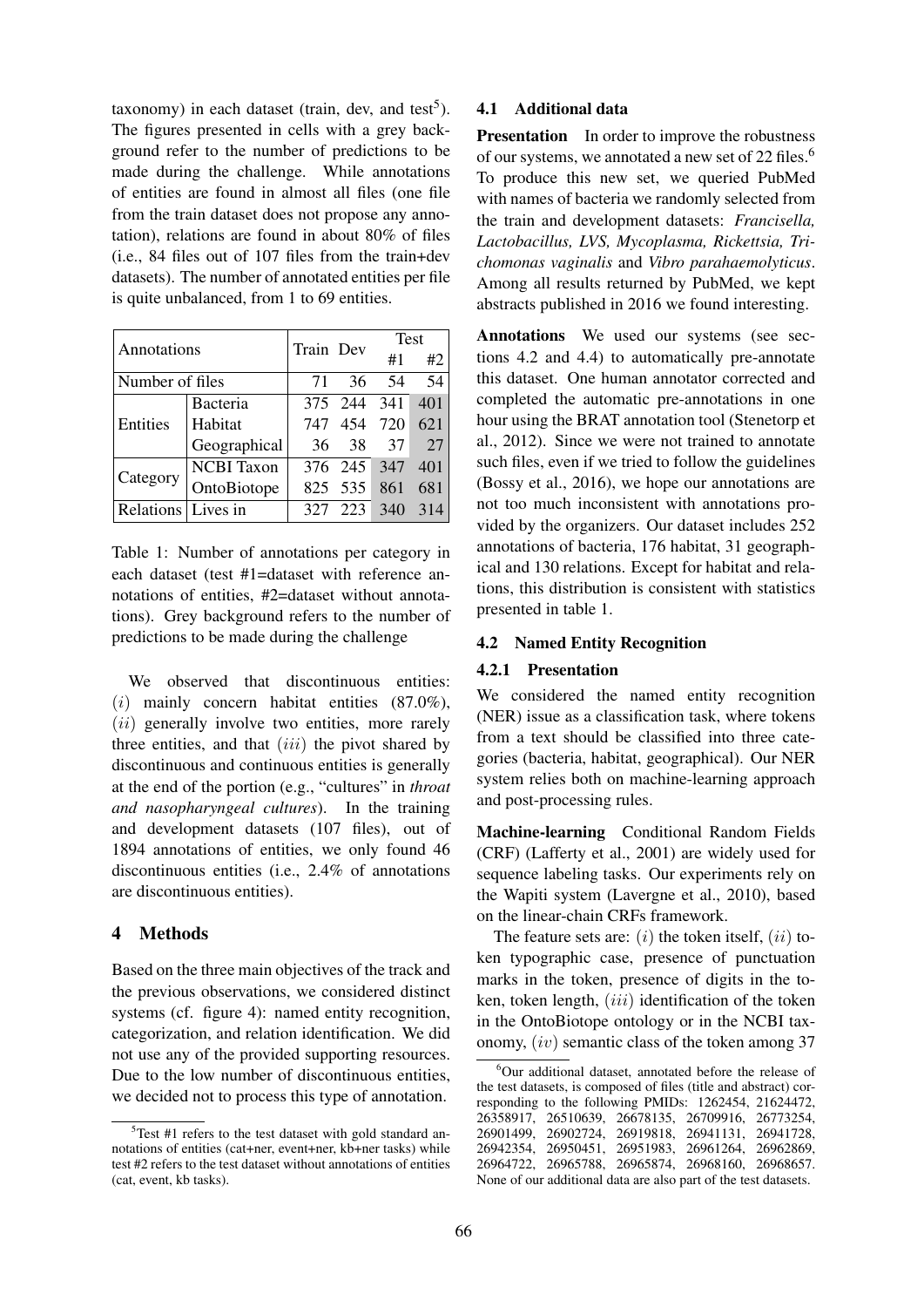

Figure 4: Systems used to identify entities, normalize entities, and identify relations

pre-defined classes *(Body part, Chemical, Food, Habitat, Organism, Physiology, etc.)*, provided by the Cocoa web API,<sup>7</sup> (*v*) part-of-speech tag<sup>8</sup> of the token, and  $(v_i)$  cluster ID of each token through an automatic unsupervised clustering of all tokens from the train and dev datasets into 120 clusters, using the algorithm designed by Brown et al. (1992) and implemented by Liang (2005).

Since a lot of tokens from texts are not mentions of bacteria, habitat and geographical,<sup>9</sup> those unannotated tokens lead to an unbalanced distribution of data. This may imply an over-training of the CRF system of the unannotated tokens. In order to reduce this over-training issue, we deleted portions of unannotated tokens. Specifically, we deleted parts of text composed of unannotated tokens, if those parts are distant of more than 16 to $kens<sup>10</sup>$  from the closest annotated token. As a consequence, we kept the wholeness of the context of annotated parts and we reduced the number of unannotated tokens in our training set.

We tuned our system to predict widest entities since we considered that shorter entities can easily be identified through post-processing rules. Because embedded entities only concern habitats, this strategy does not concern bacteria and geographical units. So that the CRF produces widest entities, in case of embedded annotations, we only kept the widest entities in the sample file given as input to train the CRF model.

Post-processing In order to improve the predictions we made in the previous step and to deal with some of the specific annotation rules defined in the guidelines (Bossy et al., 2016), we designed a few post-processing rules:

- annotation of abbreviations *(EHEC, EPEC, LVS, MRSA, etc.)*, generic classes with an initial upper case *(Bacteria, Bacterium)*, some nomenclatural suffixes *(sp., spp.)*, adjectives for habitat *(aquatic, nosocomial, saprophyte)* and geographical *(northern, southern, etc.)*;
- deletion of annotations for generic classes *(bacteria, bacterial, bacterium)*, modifiers *(methicillin-resistant, pathogenic)*, some nomenclatural suffixes *(gen. nov., sp. nov.)*, and 34 generic habitat terms *(antibiotic, ecosystem, world, etc.)*.

Embedded entities Since our CRF predicted widest entities, we processed embedded habitat entities through a post-processing system. For all predictions of mentions of habitat, we searched for shortened entities within widest entities. As an example, based on the prediction *gastric mucosaassociated lymphoma*, this simple rule allows us to identify the single mention *gastric*. We thus increased the coverage of the habitat mentions.

#### 4.2.2 Design of experiments

We designed several experiments, depending on the size of the training corpus and whether we used or not post-processing rules and embedded entities processing. Results are presented in section 5.1.1. The configuration we used on the test dataset is the following one: we trained the final CRF model on all available annotated files  $(193 \text{ files})$ , <sup>11</sup> we

 ${}^{7}$ Cocoa: compact cover annotator for biological noun phrases, http://npjoint.com/annotate.php

<sup>8</sup> POS tagging was performed using an English POS CRF model for Wapiti: https://wapiti.limsi.fr/

 $9^9$ Based on our tokenization, among 15 530 tokens from the training dataset, only 2 110 of them (i.e., 13.59%) are part of bacteria, habitat and geographical mentions.

 $10$ This distance of 16 tokens has been chosen empirically. This threshold reduced by 23.1% the number of unannotated tokens in the training dataset. From now on, the 2 110 annotated tokens represent 20.45% of all tokens.

<sup>&</sup>lt;sup>11</sup>Those annotated files came from the training dataset (71 files), the development dataset (36 files), the additional dataset we manually annotated (22 files), and the test #1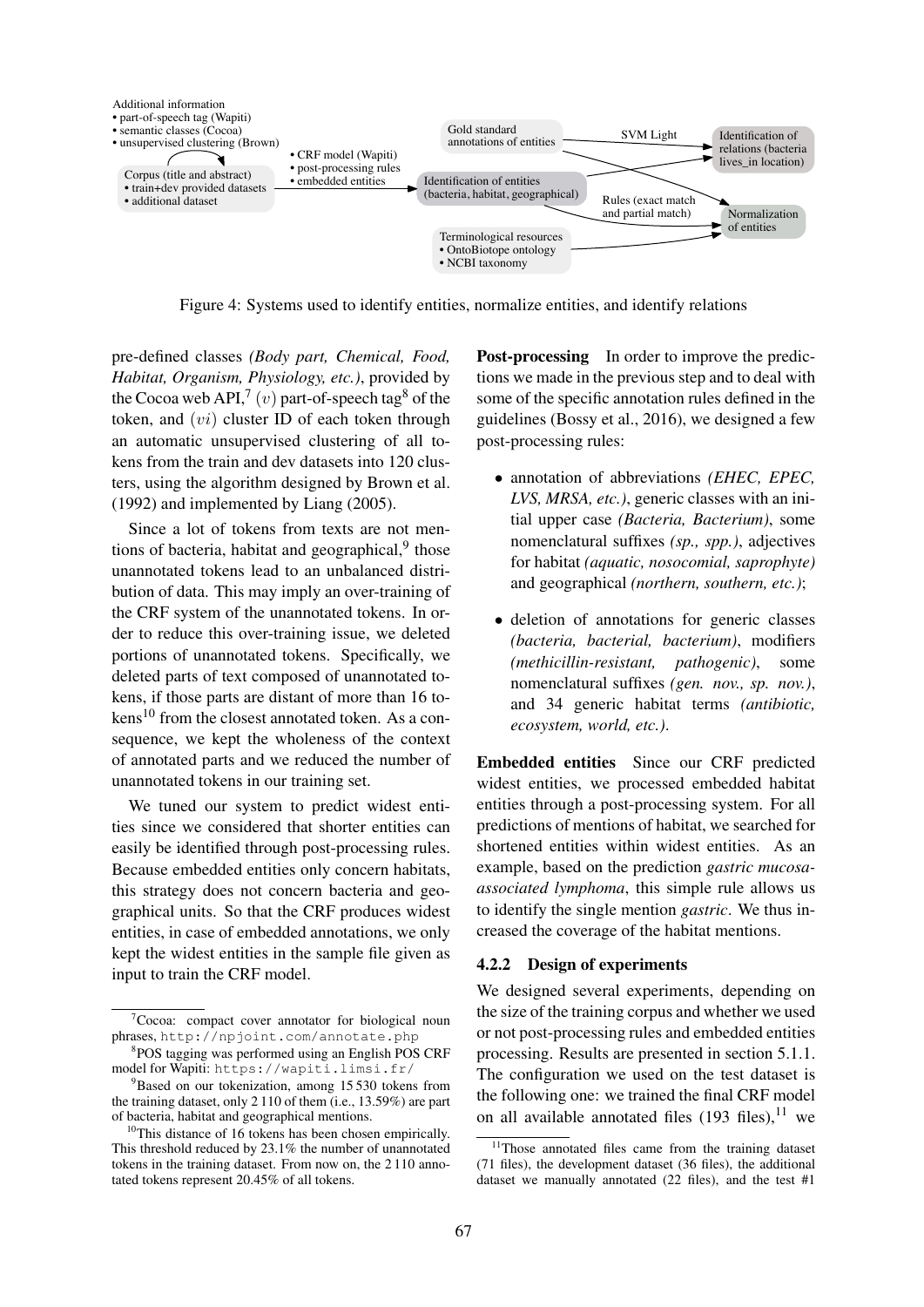applied post-processing rules to correct the CRF outputs, and we processed the embedded entities through a last script.

## 4.3 Categorization

Exact match We performed the categorization task using a basic rule-based approach. We searched the mention to normalize in the Onto-Biotope ontology (habitat) or in the NCBI taxonomy (bacteria), through an exact match search, and returned the corresponding numeric identifier.

Partial match Additionally, we searched for partial matching of mentions of bacteria in the taxonomy: (i) shortened versions: *H. pylori* vs. *Helicobacter pylori*, (ii) specified versions: *bacillus intermedius s3-19* vs. *bacillus intermedius*, and *(iii)* linguistics variations: plural form *(lactobacilli* vs. *lactobacillus*) or adjectival derivation (*mycobacterial* vs. *mycobacteria*). Similarly, we searched for partial matching of mentions of habitat in the ontology:  $(i)$  linguistic variations: plural forms (*patients* vs. *patient*), hand-coded nominalization of adjectives (*clinical* vs. *clinic*), (ii) split of multi-terms into single terms (*human* and *blood* vs. *human blood*), and (iii) hand-coded transformation of specific cases (*adult* is replaced by *human adult*; *children* is replaced by *child*).

Default value At last, we defined default values for all unmatched mentions of bacteria and habitat, based on the most used values in the training and development datasets (this choice is not relevant for all unmatched mentions but it allows us to slightly improve our results). We used the taxonomy entry #210 (i.e., *Campilobacter pylori* and *Helicobacter pilori*) for bacteria, and the Onto-Biotope entry #002216 *patient with infectious disease* (the second most used category) for habitat.

## 4.4 Relation Extraction

In order to identify relations between bacteria and biotope, we designed experiments based on the SVM framework (Vapnik, 1995), as done by Björne and Salakoski (2013). Our experiments rely on the SVM Light implementation proposed

by Joachims (1999). Since a few long distance relations exist, in order to ensure the robustness of our system, we decided to remove all relations implying a distance higher than 80 tokens between both entities from our training set. This threshold produced the best results. It allows us to keep the shortest relations from the training dataset (i.e., 60% of all positive relations). We strictly balanced positive and negative examples to train our model.

The feature sets are:  $(i)$  a bag of words of all tokens from both entities to be linked, and  $(ii)$  the distance in characters between those entities.

# 5 Results

## 5.1 Development dataset

In this section, we present the results we achieved on the development dataset. Since we produced outputs compatible with the BRAT annotation tool, results were computed using the BRATeval evaluation tool developed by Verspoor et al.  $(2013)$  and updated by Deléger et al.  $(2014)$ . This evaluation tool allows us to evaluate all kinds of entities (single, embedded and discontinuous entities) as well as relations between entities.

## 5.1.1 Named entity recognition

Table 2 presents the results we achieved on the development dataset in the named entity recognition sub-task. We give both the F-measure we achieved on each category (bacteria, habitat, geographical) and the detailed overall results (exact match). We designed five experiments:

- 1. CRF model trained on the train dataset (71 files);
- 2. CRF model trained on the train+additional datasets (93 files);
- 3. CRF model trained on the train+additional datasets (93 files) using an over-training reduction function (we reduced the number of tokens which must not be annotated);
- 4. CRF model trained on the train+additional datasets (93 files) using an over-training reduction function, and post-processing rules were applied (all categories);
- 5. CRF model trained on the train+additional datasets (93 files) using an over-training reduction function, post-processing rules were applied (all categories), and embedded entities (habitat) were processed.

dataset (54 files). For clarification, the named entity recognition evaluation (cat+ner, event+ner, kb+ner tasks) is performed on the test #2 dataset, composed of different files than the test #1 dataset. As a consequence, since there is no common files between test datasets #1 and #2, the use of the annotated files from the test #1 dataset to train the final CRF model does not hedge the official evaluation.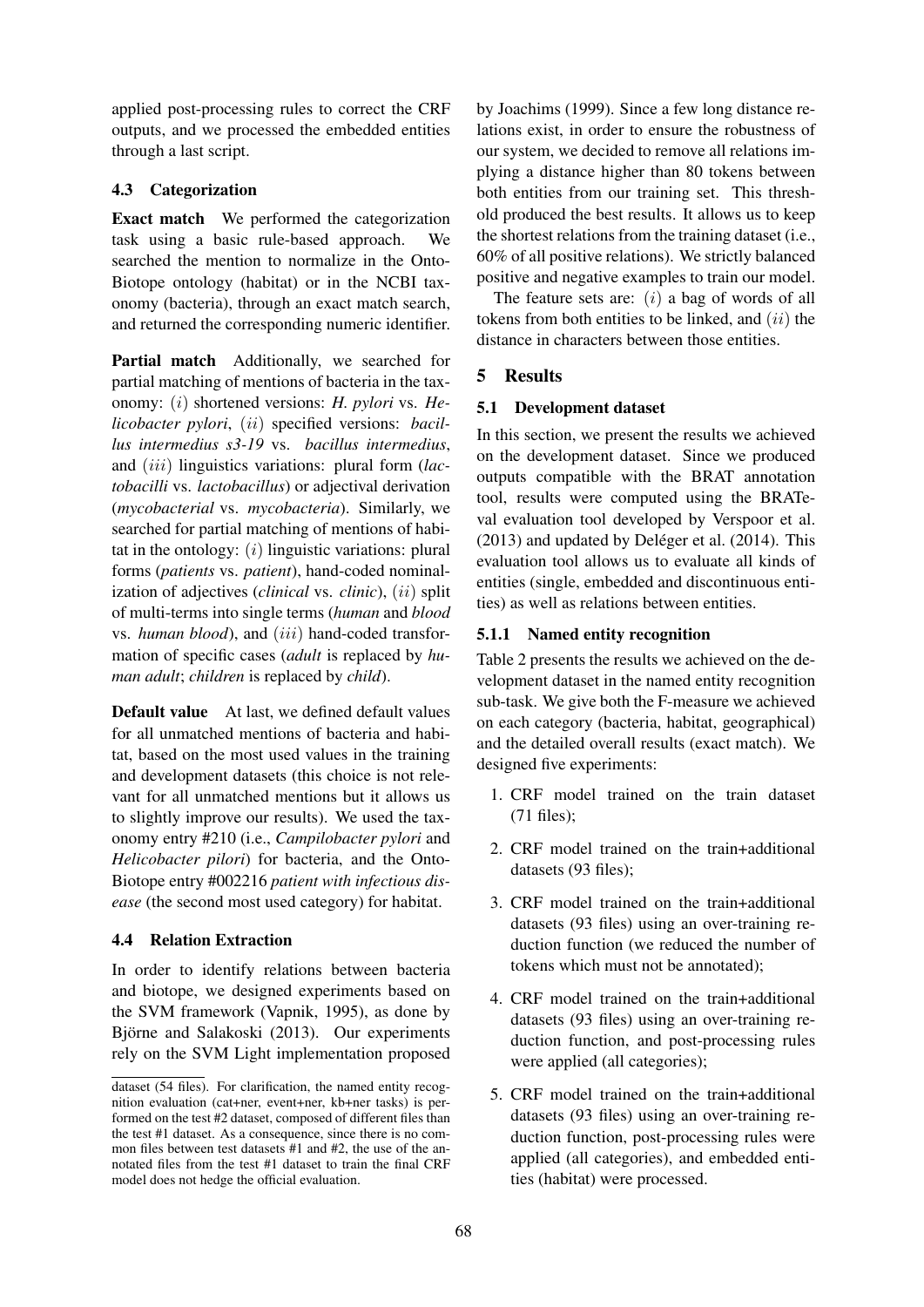|   | Entity F-measures   Overall results |                                                  |  |              |   |              |
|---|-------------------------------------|--------------------------------------------------|--|--------------|---|--------------|
| # |                                     | Bact Hab Geo                                     |  | $\mathbf{P}$ | R | $\mathbf{F}$ |
|   |                                     | 1   0.668 0.470 0.727   0.721 0.452 0.556        |  |              |   |              |
|   |                                     | $2 0.769 \t0.462 \t0.739 0.753 \t0.488 \t0.592 $ |  |              |   |              |
|   |                                     | $3 0.772 0.469 0.739 0.740 0.500 0.597 $         |  |              |   |              |
|   |                                     | 4 0.785 0.469 0.739 0.747 0.504 0.602            |  |              |   |              |
|   |                                     |                                                  |  |              |   |              |

Table 2: Results on the development dataset, F-measure for each category (Bact=Bacteria, Hab=Habitat, Geo=Geographical) and overall results (P=Precision, R=Recall, F=F-measure) depending on the experiment

### 5.1.2 Categorization

Table 3 presents the results we achieved on the development dataset for the categorization task. Our evaluation only computes an exact match between the IDs from the taxonomy and the ontology provided in the hypothesis and the reference. This evaluation does not compute any similarity distance within the hypothesis and reference categories. We give the overall and detailed results for both the OntoBiotope ontology and the NCBI taxonomy. Results are provided for two tasks:

- 1. categorization performed on the entities identified by our CRF system, configuration #5 (cat+ner task);
- 2. categorization performed on the gold standard annotations of entities (cat task).

| # | Evaluation         | P     | R     | F     |
|---|--------------------|-------|-------|-------|
|   | Overall            | 0.404 | 0.286 | 0.335 |
|   | <b>OntoBiotope</b> | 0.509 | 0.360 | 0.422 |
|   | NCBI taxonomy      | 0.621 | 0.457 | 0.527 |
|   | Overall            | 0.456 | 0.412 | 0.433 |
|   | <b>OntoBiotope</b> | 0.570 | 0.515 | 0.541 |
|   | NCBI taxonomy      | 0.886 | 0.885 | 0.886 |

Table 3: Results (exact match) on the development dataset on the categorization tasks (P=Precision, R=Recall, F=F-measure)

#### 5.1.3 Relations

Table 4 presents the results we achieved (exact match) on the development dataset in the relation identification task. We designed four experiments:

1. SVM model trained on the train dataset (71 files), prediction of entities from the CRF system (event+ner task);

- 2. SVM model trained on the train+additional dataset (93 files), prediction of entities from the CRF system (event+ner task);
- 3. SVM model trained on the train dataset (71 files), gold standard annotations of entities (event task);
- 4. SVM model trained on the train+additional dataset (93 files), gold standard annotations of entities (event task).

| # | Evaluation                                    | P     | R                 | F     |  |  |  |
|---|-----------------------------------------------|-------|-------------------|-------|--|--|--|
|   | Entities from the CRF system (event+ner task) |       |                   |       |  |  |  |
| 1 | Overall                                       | 0.171 | 0.213             | 0.189 |  |  |  |
|   | Bacteria-Habitat                              |       | 0.162 0.235 0.192 |       |  |  |  |
|   | Bacteria-Geographical                         | 0.364 | 0.111 0.170       |       |  |  |  |
| 2 | Overall                                       |       | 0.190 0.213 0.201 |       |  |  |  |
|   | Bacteria-Habitat                              | 0.181 | 0.235             | 0.204 |  |  |  |
|   | Bacteria-Geographical                         | 0.400 | 0.111             | 0.174 |  |  |  |
|   | Entities from the gold standard (event task)  |       |                   |       |  |  |  |
| 3 | Overall                                       |       | 0.381 0.652 0.480 |       |  |  |  |
|   | Bacteria-Habitat                              | 0.355 | 0.658 0.461       |       |  |  |  |
|   | Bacteria-Geographical                         |       | 0.622 0.622 0.622 |       |  |  |  |
| 4 | Overall                                       |       | 0.385 0.652 0.484 |       |  |  |  |
|   | Bacteria-Habitat                              | 0.357 | 0.658             | 0.463 |  |  |  |
|   | Bacteria-Geographical                         | 0.657 | 0.627             | 0.639 |  |  |  |

Table 4: Results on the development dataset on the relation identification tasks (P=Precision, R=Recall, F=F-measure)

### 5.1.4 Online evaluation service

Since the online evaluation service provides a distinct evaluation (giving final scores and using different metrics), in order to compare the results we achieved on both the development and the test datasets, we present in table 5 the results we achieved on all tasks on the development datasets using our last configuration, as computed by the evaluation service.

#### 5.2 Test dataset (official results)

Table 6 presents the results we achieved on the test dataset. Our results are similar to results obtained on the development datasets. This observation highlights the robustness of our methods.

We ranked second (out of 2) on all categorization tasks. We ranked third (out of 11) on the event task, and first (out of 3) on the event+ner task. At last, we were the only participant on all knowledge-based tasks.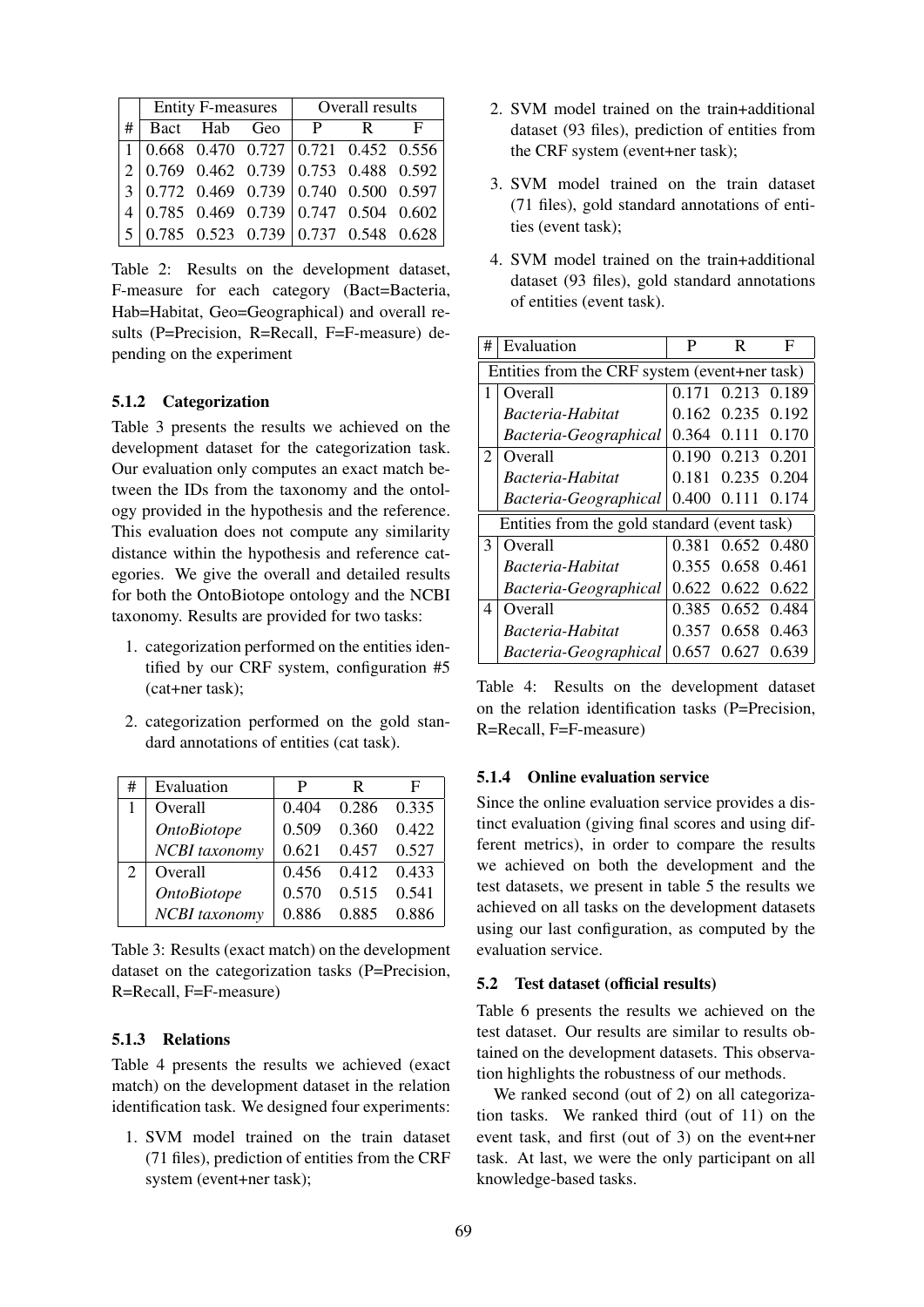| task      | Official results (dev)     |                         |              |     |  |  |
|-----------|----------------------------|-------------------------|--------------|-----|--|--|
| cat       | Precision                  |                         |              |     |  |  |
|           | 1.000                      |                         |              |     |  |  |
|           | <b>SER</b>                 | Mism Ins                |              | Del |  |  |
| cat+ner   |                            | 0.702 49.85 127         |              | 314 |  |  |
| event     | Precision Recall F-measure |                         |              |     |  |  |
|           |                            | 0.389 0.644 0.485       |              |     |  |  |
|           | SER                        | $\mathbf{P}$            | $\mathbf{R}$ | F   |  |  |
| event+ner |                            | 1.486 0.216 0.201 0.208 |              |     |  |  |
| kh        | Mean references            |                         |              |     |  |  |
|           | 0.7861                     |                         |              |     |  |  |
| kb+ner    | Mean references            |                         |              |     |  |  |
|           | 0.2074                     |                         |              |     |  |  |

Table 5: Official results computed on the development datasets (SER=Slot Error Rate, Mism=Mismatch, Ins=Insertion, Del=Deletion, P=Precision, R=Recall, F=F-measure)

### 6 Discussion

### 6.1 Observations

Additional data A first observation concerns the use of additional data. Increasing the number of annotated files proved to be useful for all machine-learning approaches. In the named entity recognition task—using a CRF system—we gained +3.6 points of F-measure (see table 2). In the relation identification task—using a SVM system—we gained +1.2 points of F-measure for relations based on entities predicted by the CRF, and +0.4 point for relations based on gold standard entities annotations (see table 4). The advantage of using more annotated data is real for all tasks.

Post-processing rules Despite the use of both additional data and over-training reduction function, the CRF model achieved moderate results (F=0.597, see table 2). The use of post-processing rules to refine the CRF outputs slightly increased the overall results (+0.5 points, F=0.602) and mainly impacted the bacteria category (+1.3 points). At last, processing embedded habitat entities with rules improved the overall results  $(+2.6 \text{ points}, F=0.628)$ . Using a few postprocessing rules increased by +3.1 points the overall results achieved through the CRF model.

Named entity recognition Our strategy based on four steps (additional annotated data, overtraining reduction function, post-processing rules, and embedded entities processing) allows us to

| task      | Official results (test) |                         |                  |       |  |  |
|-----------|-------------------------|-------------------------|------------------|-------|--|--|
| cat       | Precision               |                         |                  |       |  |  |
|           | 0.503                   |                         |                  |       |  |  |
|           | <b>SER</b>              | Mism Ins                |                  | Del   |  |  |
| cat+ner   |                         | 0.827 198.16 192        |                  | 455   |  |  |
| event     | Precision               |                         | Recall F-measure |       |  |  |
|           |                         | 0.388 0.646             |                  | 0.485 |  |  |
| event+ner | SER                     | P                       | $\mathsf{R}$     | F     |  |  |
|           |                         | 1.558 0.193 0.192 0.192 |                  |       |  |  |
| kh        | Mean references         |                         |                  |       |  |  |
|           | 0.7714                  |                         |                  |       |  |  |
| kb+ner    | Mean references         |                         |                  |       |  |  |
|           | 0.2024                  |                         |                  |       |  |  |

Table 6: Official results computed on the test dataset (SER=Slot Error Rate, Mism=Mismatch, Ins=Insertion, Del=Deletion, P=Precision, R=Recall, F=F-measure)

achieve quite moderate results (F=0.628, see table 2). We failed to identify correctly entities of habitat (F=0.523) while results are higher for both bacteria (F=0.785) and geographical (F=0.739).

Nevertheless, when annotating additional data, we experienced harder work for habitat than for bacteria or geographical. As a consequence, this type of entities is complex for both human annotators and automatic systems.

Categorization The rule-based approach we designed to categorize entities in both the Onto-Biotope ontology and the NCBI taxonomy is quite simple. Since our named entity recognition system obtained moderate results (overall F-measure of 0.628, see table 2), on the categorization task, we achieved better results on the gold standard annotations of entities (overall F-measure of 0.446) than on predictions of entities made by our CRF system (overall F-measure of 0.338, see table 3).

Since we failed to categorize more habitat than bacteria, using default categorization values (see section 4.3) led us to obtain lower precision values for habitat, on both cat+ner ( $P_{hab}=0.482$  vs.  $P_{\text{bact}} = 0.714$ ) and cat ( $P_{\text{hab}} = 0.518$  vs.  $P_{\text{bact}} = 0.983$ ) tasks. Moreover, the lowest recall values are also obtained on the categorization of habitat.

#### 6.2 Error analysis

We give in figure 5 a sample of annotations performed by our system on the development dataset (event+ner task).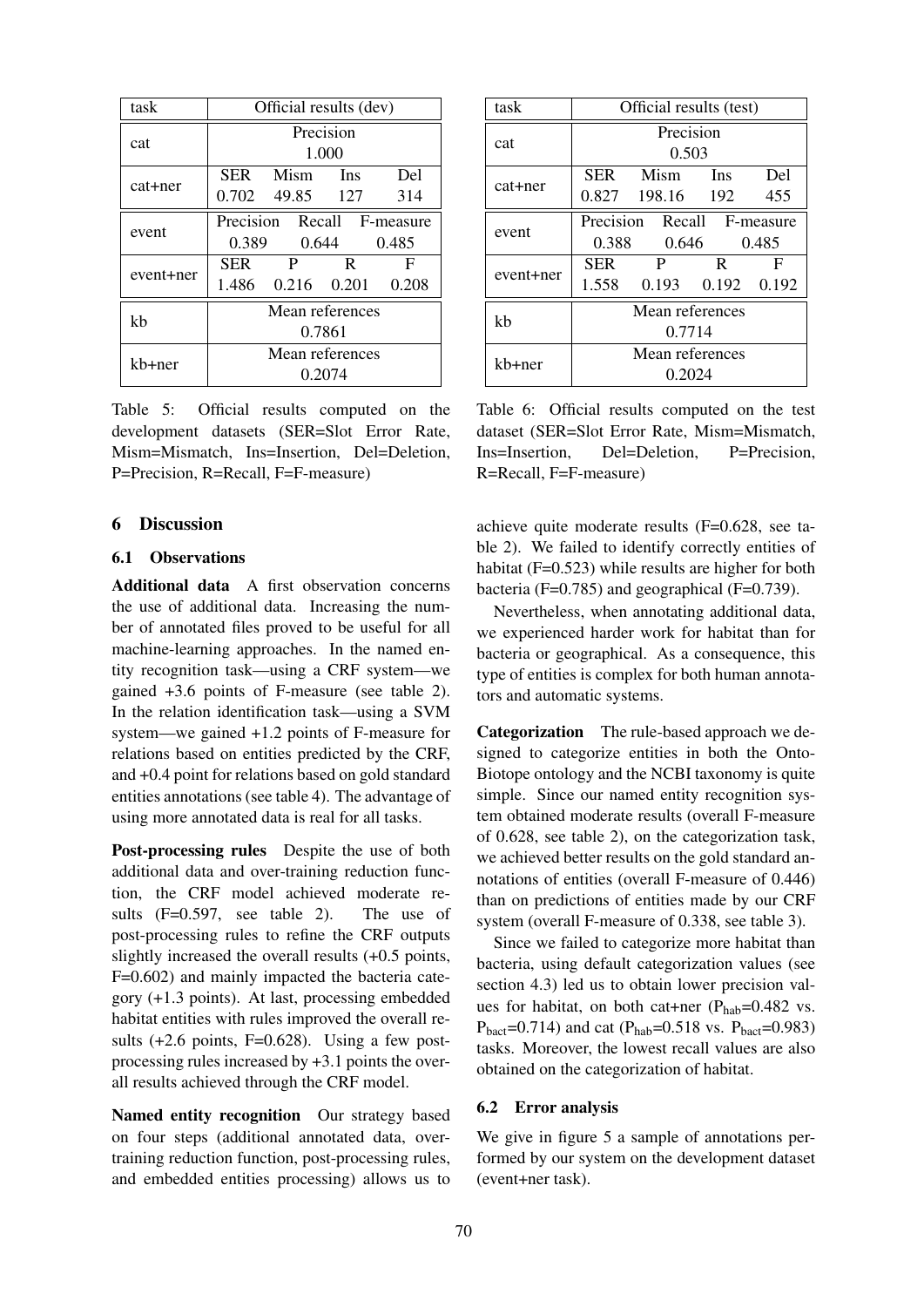

task). The first line is the title of the scientific text while other lines are part of the first paragraph Figure 5: Sample of entities and relations predicted by our system on the development dataset (event+ner

and all discontinuous entities since we chose to not between *Pseudomonas aeruginosa* from the unique strain group, patients harbouring harbouring harbouring harbouring harbouring harbouring harbouring harbouring harbourin concern habitats: (i) single entities (*paediatric*), the title).  $(ii)$  discontinuous entities (paediatric ... cystic fibrosis units regional adult  $CF$  units and respect to **Conclusion** *brosis units, regional ... adult CF units, and re-* 7 process this kind of entity. False negatives mainly On the NER tasks, our system failed to identify acronyms (*HMDM, HMDMs, PMN, PMNs*), *gional paediatric ... CF units*), and (iii) frontiers errors for which annotations depend on the context (*adult cystic fibrosis units* vs. only *adult cystic* in our sample, *cystic fibrosis (CF) units* vs. *cystic*, or *productive patients* vs. *patients*).

On the categorization tasks, the main errors concern all entities we failed to categorize and for which we gave a default value. Those entities refer to adjectives the system did not process (*pulmonary, duodenal,* etc.) and complex entities (*vacuum- and modified-atmosphere-packed coldsmoked salmon stored at 5 degrees C*, categorized as "vacuum-packed meat" in the reference). As a consequence, each category used as a default value obtained bad results on the development dataset: the NCBI taxonomy entry #210 achieved 34 true positives and 69 false positives while the Onto-Biotope entry #002216 achieved 14 true positives, 207 false positives and 11 false negatives.

tities (cf. missing relations between *P. aeruginosa* simple. Future work is needed to provide a better At last, on the event identification tasks, since there is only one type of relation to identify, the errors concern missing relations and too much relations. Missing relations concern geographical enand geographical entities *Brisbane* and *Australia* on figure 5): due to a low number of entities in this category (see table 1), our SVM model failed to learn relations with geographical entities. False positives concern cases where the context between entities prohibits relations (*Neutrophils are resistant to Yersinia*), and annotations done on several

On the NER tasks, our system failed to iden-<br>lines, including between the content of the title and IMDMs, PMN, PMNs), the content of the other paragraphs (cf. relations between *Pseudomonas aeruginosa* from the first paragraph and habitats *adult cystic* and *adult* from the title).

## 7 Conclusion

In this paper, we presented the experiments we made while participating in the Bacteria/Biotope track from the 2016 BioNLP Shared-Task. We combined CRF and post-processing rules to identify entities (bacteria, habitat, geographical), including embedded entities, and we used rules based on exact and partial match to normalize the entities in the NCBI taxonomy (bacteria) and the OntoBiotope ontology (habitat). For relation extraction, we used a SVM system based on a basic set of features.

As future work, we plan to deal with discontinuous entities. To process this issue, we consider that a CRF model making the distinction between the pivot and tokens specific to each entity would be useful. As an example, in *throat and nasopharyngeal cultures*, the pivot is *cultures* while specific tokens are *throat* and *nasopharyngeal*. Postprocessing rules would bring together tokens so as to produce the final entities (*throat cultures* and *nasopharyngeal cultures*). Our categorization approach to search for partial matches is relatively simple. Future work is needed to provide a better processing of the OntoBiotope ontology, namely, in order to take into account the "is a" relations.

At last, we estimate that using unsupervised learning of relations may provide interesting results, especially to improve the features set used in the SVM model.